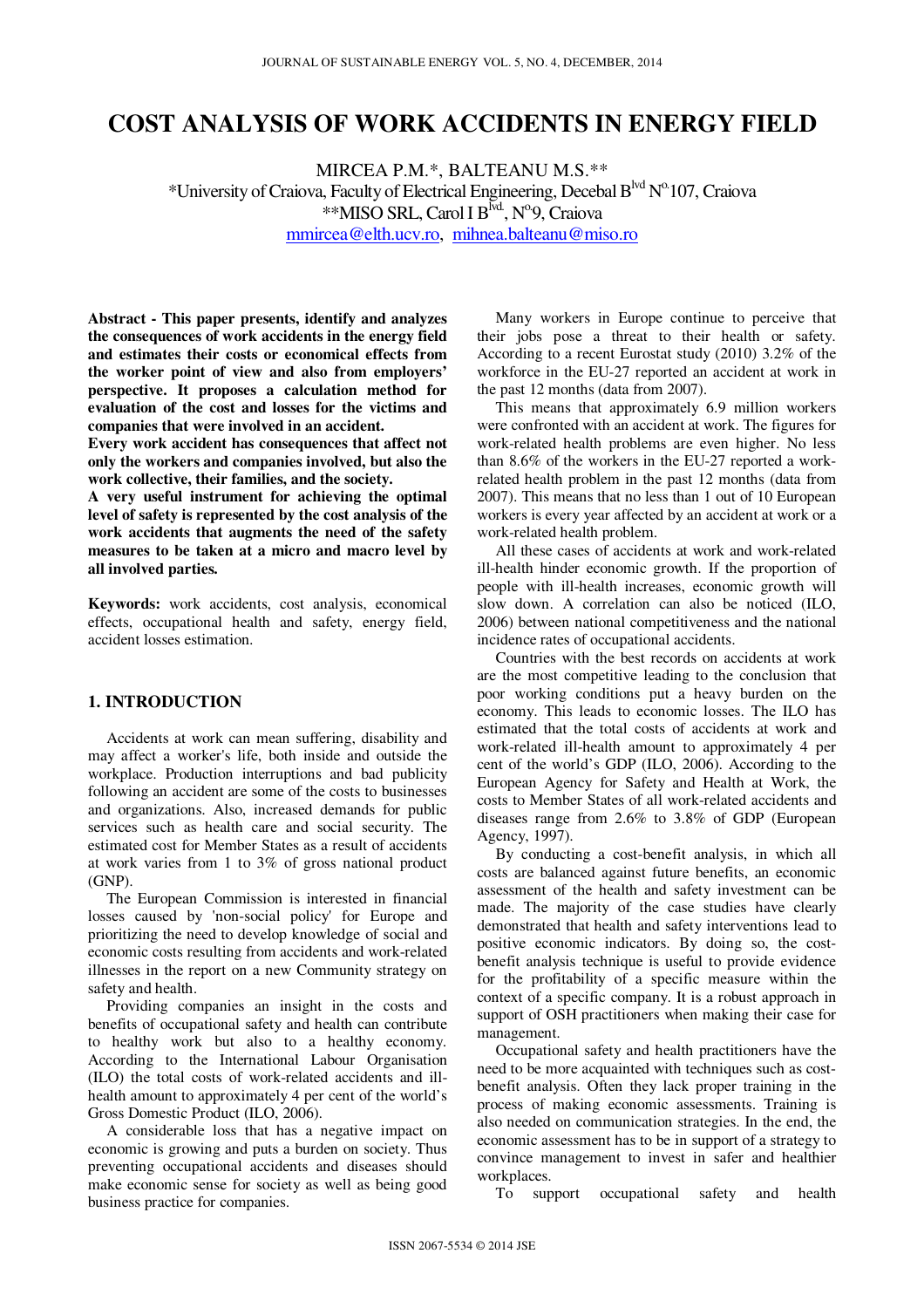practitioners in making economic assessments, there is also a need for simple, easy to use tools that are accessible for practitioners.

These tools would support the cost and benefit calculations as well as the process of economic assessments. If these data could be stored in a central database on national or even European level, they could offer interesting benchmarks for companies and institutions willing to perform economic assessments of health and safety measures.

By definition, an **accident at work** is a discrete occurrence in the course of work which leads to physical or mental harm (whilst engaged in an occupational activity or during the time spent at work).

Accidents at work are mainly of two types:

- *Serious*: more than 3 days' absence from work
- *Fatal*: leading to the death of the victim within one year.

An accident includes: accidents in public places or means of transport during a journey in the course of work acute poisoning; accidents occurred within the premises of another company; willful acts of other persons; accidents that occur during the journey between home and the workplace; and excludes: commuting accidents: deliberate self-inflicted injuries; accidents from strictly natural causes; accidents to members of the public.

#### **2. THE PERSPECTIVES**

Electrical risks are risks of death, electric shock or other injury caused directly or indirectly by electricity. The most common electrical risks and causes of injury are:

- $\triangleright$  Electric shock causing injury or death. The electric shock may be received by direct or indirect contact, tracking through or across a medium, or by arcing. For example, electric shock may result from indirect contact where a conductive part that is not normally energized becomes energized due to a fault (e.g. metal toaster body, fence)
- $\triangleright$  Arcing, explosion or fire causing burns. The injuries are often suffered because arcing or explosion or both occur when high fault currents are present
- Electric shock from 'step-and-touch' potentials
- Toxic gases causing illness or death. Burning and arcing associated with electrical equipment may release various gases and contaminants
- Fire resulting from an electrical fault.

Even the briefest contact with electricity at 50 volts for alternating current (Va.c.) or 120 volts for direct current (Vd.c.) can have serious consequences to a person's health and safety. High voltage shocks involving more than 1000 Va.c. or 1500 Vd.c. can cause contact burns and damage to internal organs.

## **3. EFFECTS OF ELECTRIC SHOCK ON THE HUKMAN BODY**

Burns

Electricity can burn deeply the tissues. The burn is caused by energy dissipation as heat resulting from the opposition (resistance) of the human body to the passing current through it.

Nervous systems

Another effect of electric current on the human body, perhaps the most dangerous, is on the nervous system. If through a human body is passing an electric current large enough, the current will overload the nervous system, preventing muscles operation through a normal signal. When muscles are driven by an external source of power. they will contract involuntarily.

Failure release of under voltage

We all know that there are situations in which the victim of electric shock can not be off from a element found in circuit (bar, wire, etc.). The impression is that the victim is joined to the element under voltage. What is actually happening? Forearm muscles responsible for the contraction of the fingers are better developed than those responsible for its impact. Lack of control over voluntary muscles because of "taking control" by electricity, muscles "contract" will win, and the person will be forced to shake hands and to maintain such. If the wire touches the palm exactly, this tightening will force his hand to catch the thread tightly in hand leading to a worsening of the situation due to the excellent contact between body and thread through the hand. The victim will not be able to leave the wire down without external help. To release the victim from the source of power is needed considerable force. To avoid electric shock, the "saviour" must use an object that is not electrically conductive, such as dry wood.

Fibrillation and cardiac arrest

Controlling the heart muscle can also be locked by the effect of electric current. Even currents too weak to induce normal "bonding" element under voltage are sufficient to destabilize the smooth functioning of the heart. Induction fibrillation (disappearance normal rhythm and arrhythmia) is the act of pumping blood to the vital organs of the body is no longer effective; the risk of death by suffocation or cardiac arrest.

Electric shocks from faulty electrical equipment may also lead to related injuries, including falls from ladders, scaffolds or other elevated work platforms. Other injuries or illnesses may include muscle spasms, palpitations, nausea, vomiting, collapse and unconsciousness.

Workers using electricity may not be the only ones at risk—faulty electrical equipment and poor electrical installations can lead to fires that may also cause death or injury to others.

Costs of accidents at work and work-related ill-health need to be analysed on three levels: the society, the company and the victim. These three levels are affected by the consequences of poor working conditions and bear the costs. The costs are not equally distributed between the three groups. Furthermore, the costs are not perceived in the same way.

The difference in perspective on costs of accidents at work and work-related ill-health has several consequences. First, it means that other assessment methods must be used on all three levels to make realistic cost estimates. Moreover, when using economic arguments based on these costs, one has to take into account this difference in perspective. The decisionmaking process of a government is totally different from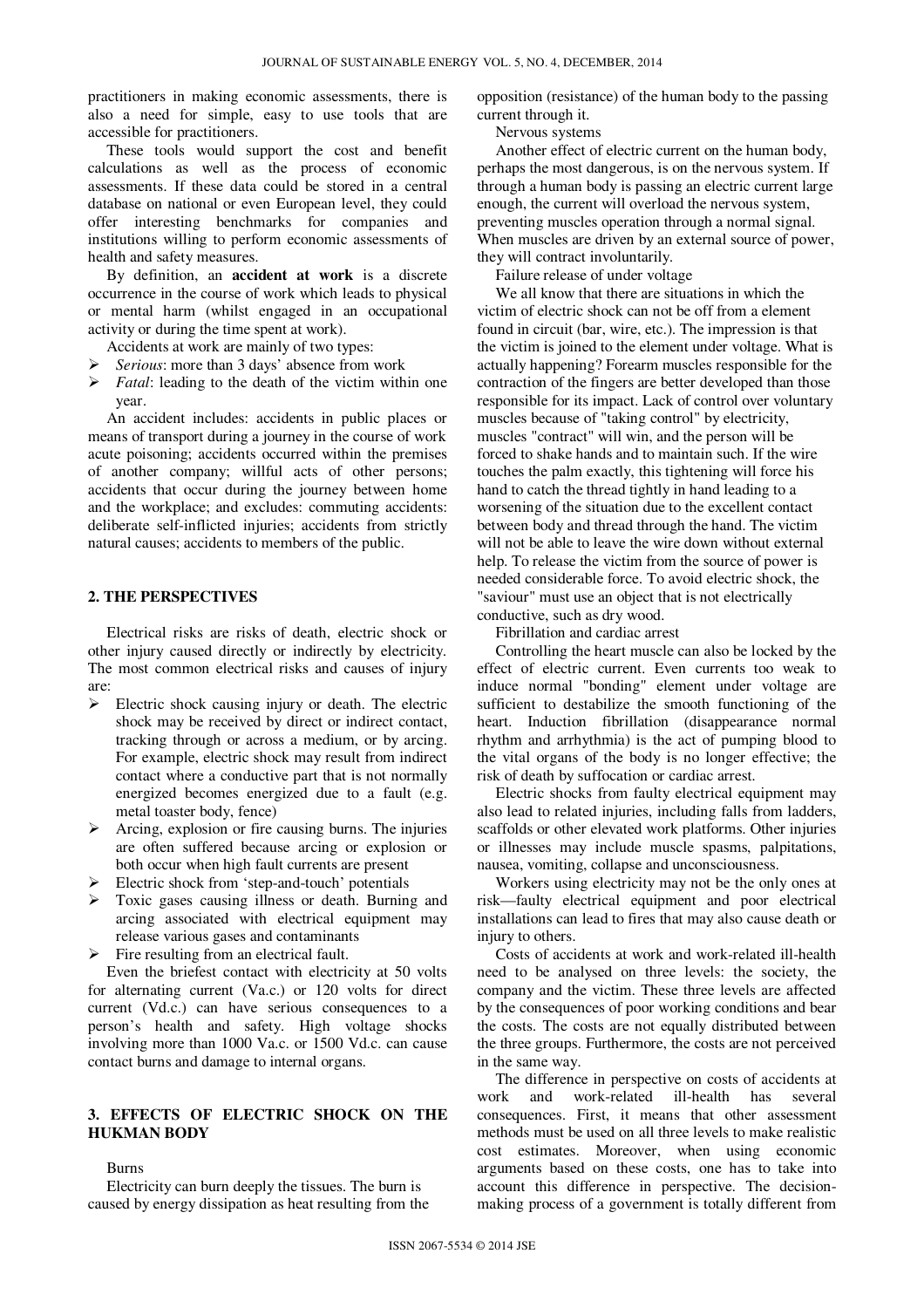a decision-making process of a company. This means that other cost arguments will have to be developed.

|                   | Non tangible                        | More or less tangible                 |
|-------------------|-------------------------------------|---------------------------------------|
| <b>Victim</b>     | Pain and suffering                  | Loss of salary and                    |
|                   | Moral and                           | premiums                              |
|                   | psychological                       | Reduction of                          |
|                   | suffering (especially in            | professional capacity                 |
|                   | the case of a                       | Medical costs                         |
|                   | permanent disability)               | Loss of time (medical                 |
|                   | Lowered self-esteem,                | treatments                            |
|                   | self confidence                     |                                       |
|                   | Strain on relationships             |                                       |
|                   | Lifestyle changes                   |                                       |
| <b>Family and</b> | Moral and                           | <b>Financial</b> loss                 |
| friends           | psychological                       | Extra costs                           |
|                   | suffering                           |                                       |
|                   | Medical and family                  |                                       |
|                   | burden                              |                                       |
|                   | Strain on relationships             |                                       |
| <b>Colleagues</b> | Psychological and                   | Loss of time and                      |
|                   | physical distress                   | possibly also of                      |
|                   | Worry or panic (in                  | premiums                              |
|                   | case of serious or                  | Increase of workload                  |
|                   | frequent<br>accidents/cases of ill- | Training of temporary<br>workers      |
|                   | health)                             |                                       |
|                   | Presenteeism                        | Internal audit                        |
| Company           | Company image                       | Decrease of the                       |
|                   | Working relations and               | production                            |
|                   | social climate                      | Damages to the                        |
|                   |                                     | equipment, material                   |
|                   |                                     | <b>Quality losses</b>                 |
|                   |                                     | Training of new staff                 |
|                   |                                     | Technical disturbances                |
|                   |                                     | Organisational                        |
|                   |                                     | difficulties                          |
|                   |                                     | Increase of production                |
|                   |                                     | costs                                 |
|                   |                                     | Increase of the                       |
|                   |                                     | insurance premium or                  |
|                   |                                     | reduction of the                      |
|                   |                                     | discount                              |
|                   |                                     | Early retirement                      |
|                   |                                     | Administration costs                  |
|                   |                                     | Legal sanctions                       |
| <b>Society</b>    | Reduction of the                    | Loss of production                    |
|                   | human labour potential              | Increase of social                    |
|                   | Reduction of the                    | security costs                        |
|                   | quality of life                     | Medical treatment and                 |
|                   |                                     | rehabilitation costs                  |
|                   |                                     | Early retirement                      |
|                   |                                     | Decrease of the<br>standard of living |
|                   |                                     |                                       |

## **Table 1. Consequences of accidents at work and work-related ill-health for different groups**

# **4. THE DIFFERENT LEVELS OF ACCIDENTS COSTS**

At the macroeconomic level, where Romanian society, according to the law Nr.346/2002 amended and supplemented, the amount of compensation in case of death in the event of accidents is 4 gross average wages, by the National Institute of Statistics.

For occupational diseases and accidents at work followed by invalidity society outweigh the costs when accidents.

Calculation basis of social insurance allowances stipulated in art.5 (sickness benefit) is the average monthly insured income in the last 12 calendar months preceding the month of the insured risk, income from which were calculated individual social security contributions.

The survivor's pension is calculated from:

- retirement pension in payment or who would be entitled, under the law, advocate died;

- first-degree disability pension if the death occurred before the meeting sponsor the conditions for obtaining retirement pension and payment was invalidity of any degree, partial early retirement or early retirement.

The survivor's pension is determined as a percentage of average annual score achieved proponent, for the oldage pension in payment or who would be entitled, under the law, advocate died, according to the number of followers justified as follows:

a) 50% - for one survivor;

b) 75% - for two survivors;

c) 100% - 3 or more survivors.

To calculate these payments should be taken into account that in 2012 the pension point was 732.8 lei. This value was indexed, so that in 2013 a pension point worth 762.1 lei.

For traineeships potential to persons entitled to the disability pension, monthly score is:

a) 0.70 points for degree I of disability;

b) 0.55 points for degree II of disability;

c) 0.35 points for grade III of disability.

There are many variables to be taken into account when estimating the costs of accidents to society as a whole. A brief description and the costs they generate are shown in Table 2.

| Table 2. Variables and costs involved in work |  |  |
|-----------------------------------------------|--|--|
| accidents at society level.                   |  |  |

| <b>Variables</b>                                               | <b>Description</b>                                                                                                                                                                                                 | <b>Costs</b>                                                               |
|----------------------------------------------------------------|--------------------------------------------------------------------------------------------------------------------------------------------------------------------------------------------------------------------|----------------------------------------------------------------------------|
| Health                                                         | Hospitalization (days of<br>hospitalization)<br>Other medical treatment<br>outside the hospital, medicines<br>Permanent disability (number,<br>age)<br>Nonmedical rehabilitation<br>(training), housing adaptation | Actual<br>expenses for<br>medical<br>treatment and<br>rehabilitation       |
| Fatal accidents<br>Number<br>Age of patients                   | Lifetime according to quality<br>Lifetime according to the<br>disability                                                                                                                                           | Compensatio<br>n, pensions,<br>devices.<br>medical<br>rehabilitation       |
| Life quality                                                   | Life Expectancy<br>Healthy life expectancy<br>Lifetime according to quality<br>Lifetime according to the<br>disability                                                                                             | The total<br>value of<br>indemnity<br>and<br>compensation<br>Total loss of |
| Losses of<br>current<br>production                             | Tax loss due to sick leave.<br>absenteeism and disability                                                                                                                                                          | income<br>during<br>absence                                                |
| Loss of possible<br>future income<br>and loss of<br>production | Tax loss during the entire<br>period of permanent disability                                                                                                                                                       | The amount<br>of taxes lost<br>during the<br>disability                    |
| Managing<br>sickness<br>absence, etc.                          | The granting of sick leave,<br>medical benefits of<br>rehabilitation                                                                                                                                               | The cost of<br>sick leave and<br>other<br>performances                     |

In case of work accidents in electro-energy field generated by the danger of electricity, the consequences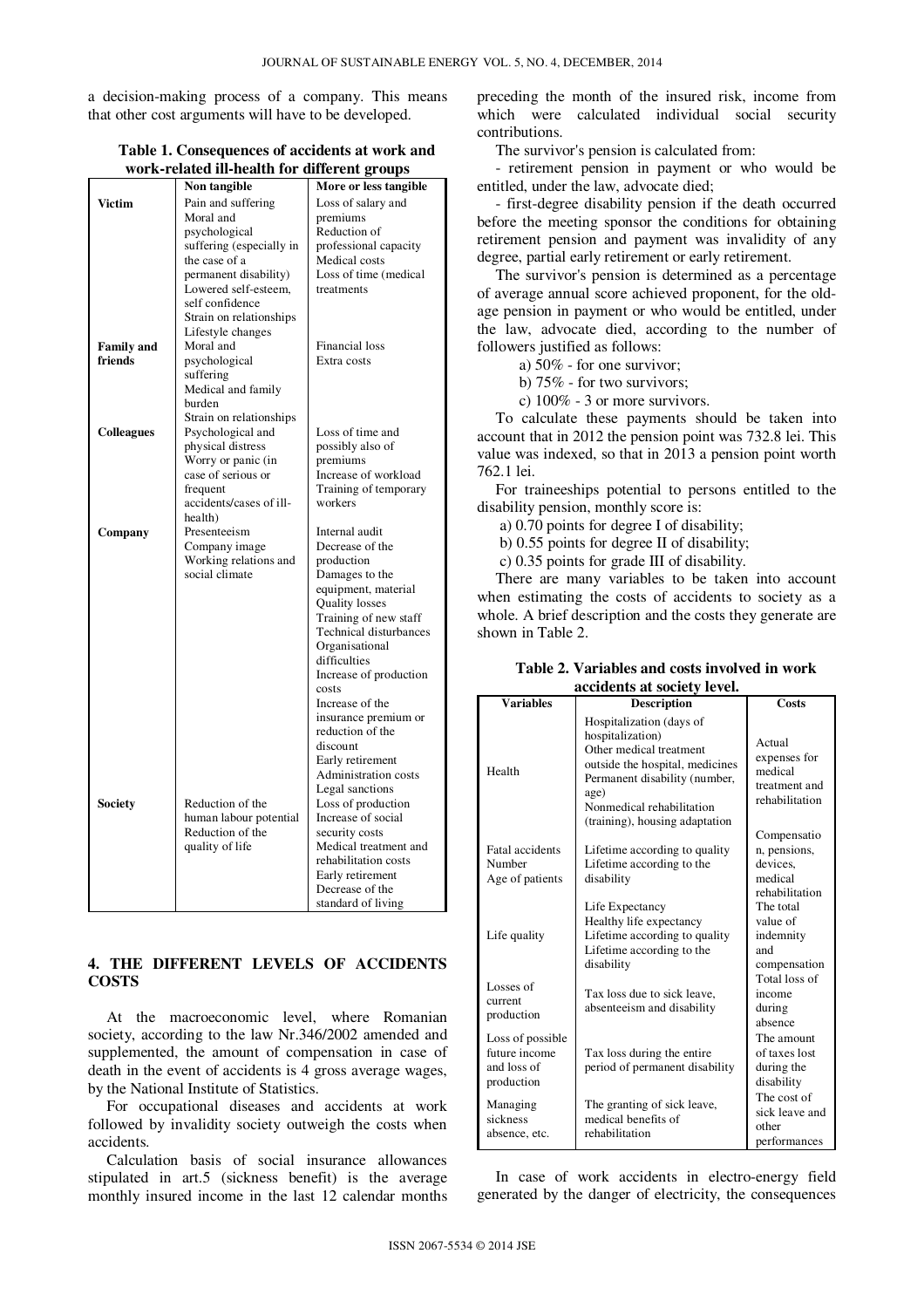#### are usually serious consequences, most often fatal.

#### *Economic effects in the companies*

Economy of each company can be regarded as a system type:



**Fig.1. Company system layout** 

Its performance will be determined by the quality and how to fructifying resource, respectively factors of production.

The first category of economic effects of accidents occurs in relation to inputs and consumption inputs, namely labor and capital in the form of destruction; alteration of the structure, quality, and their use for purposes other than was scheduled, etc.

Work means interruption of production by work accident causes two types of labor factor consequences of the company:

a) impossibility to exercise the transformer action respectively not using workforce or use for purposes other than those scheduled, both for the victim and other employees, which translates into loss of working time;

b) changing "human capital" - people's ability to produce goods and services efficiently

Human capital, a notion which prevails in economic science from the 60s, reflecting the stock of professional knowledge, skills, abilities, etc..

Economic indicators expressing the effects on factor "labor" are:

- a) the dynamics of staff;
- b) staff stability;
- c) training of the staff;
- d) use of working time;
- e) labor productivity.

There are many accidents that results are in the destruction of raw materials in the workplace so that or stored near its finished products that had not yet been removed and other materials.

A second category of economic effects of the accident is manifested by change indicators:

- a) turnover;
- b) value added;
- c) production costs.

For companies, the variables considered for the cost analysis are presented in Table 3.

| Table 3. Variables and costs involved in work |  |  |  |
|-----------------------------------------------|--|--|--|
| accidents at company level.                   |  |  |  |

| <b>Variables</b>                                                                              | <b>Description</b>                                                                                                                                                    | Costs                                                                                                                                                                           |
|-----------------------------------------------------------------------------------------------|-----------------------------------------------------------------------------------------------------------------------------------------------------------------------|---------------------------------------------------------------------------------------------------------------------------------------------------------------------------------|
| Fatal accidents,<br>deaths                                                                    | Number of fatal<br>accidents                                                                                                                                          | Total costs for up<br>activities, research,<br>registration, penalties<br>and payments                                                                                          |
| Absenteeism or<br>sick leave                                                                  | Working hours lost<br>due to absenteeism                                                                                                                              | Total costs of lost work<br>hours, replacement and<br>losses of production;<br>indirect effect is caused<br>by sick leave which<br>reduces flexibility and<br>ability to handle |
| Fees due to<br>improper<br>working<br>environment or<br>early retirement<br>and disability    | Percentage or<br>number of staff                                                                                                                                      | unexpected situations<br>Total costs of<br>replacement activities,<br>additional training, loss<br>of production,<br>recruitment procedure                                      |
| Early retirement<br>and disability                                                            | The proportion or<br>number of people in<br>a certain period of<br>time                                                                                               | Amount of costs arising<br>from disability or<br>retirement activities<br>early, penalties,<br>compensation for<br>victims                                                      |
| Nonmedical<br>rehabilitation                                                                  | Money spent by the<br>employer to<br>facilitate the return<br>to work (counseling,<br>training, workplace<br>adaptations)                                             | Invoices                                                                                                                                                                        |
| Managing<br>sickness<br>absences,<br>injuries, etc.                                           | Activities<br>(administrative) to<br>be made by the<br>company in<br>connection with sick<br>leave<br>Damages or costs of                                             | Total salaries for the<br>time spent at work                                                                                                                                    |
| Fault equipment                                                                               | repairs of<br>machinery,<br>premises, materials<br>or products<br>associated with<br>occupational injuries                                                            | Replacement costs<br>Invoices                                                                                                                                                   |
| Others (eg.<br>investigations,<br>time<br>management,<br>external costs)                      | Time and money<br>spent on<br>investigating<br>injuries, workplace<br>assessment                                                                                      | Total salaries for the<br>time spent at work                                                                                                                                    |
| Effects on the<br>variable portion<br>of insurance<br>premiums,<br>premiums for<br>high risks | Changes in<br>premiums as a result<br>of the incidence of<br>work-related injuries                                                                                    | Invoices                                                                                                                                                                        |
| Responsibilities<br>legal costs,<br>penalties                                                 | Time, people,<br>money for their<br>achievement                                                                                                                       | Invoices, claims, costs,<br>fines, penalties                                                                                                                                    |
| Additional<br>salary payment<br>hazardous tasks                                               | Additional expense<br>to pay for the work<br>dangerous or<br>inconvenient<br>Loss of production                                                                       | additional payments<br>(salaries)                                                                                                                                               |
| Loss of<br>production<br>time,<br>outstanding<br>service                                      | time due to an event<br>that generates<br>injuries (eg. because<br>it takes time to<br>replace machines, or<br>production must be<br>halted pending<br>investigation) | The total value of lost<br>production                                                                                                                                           |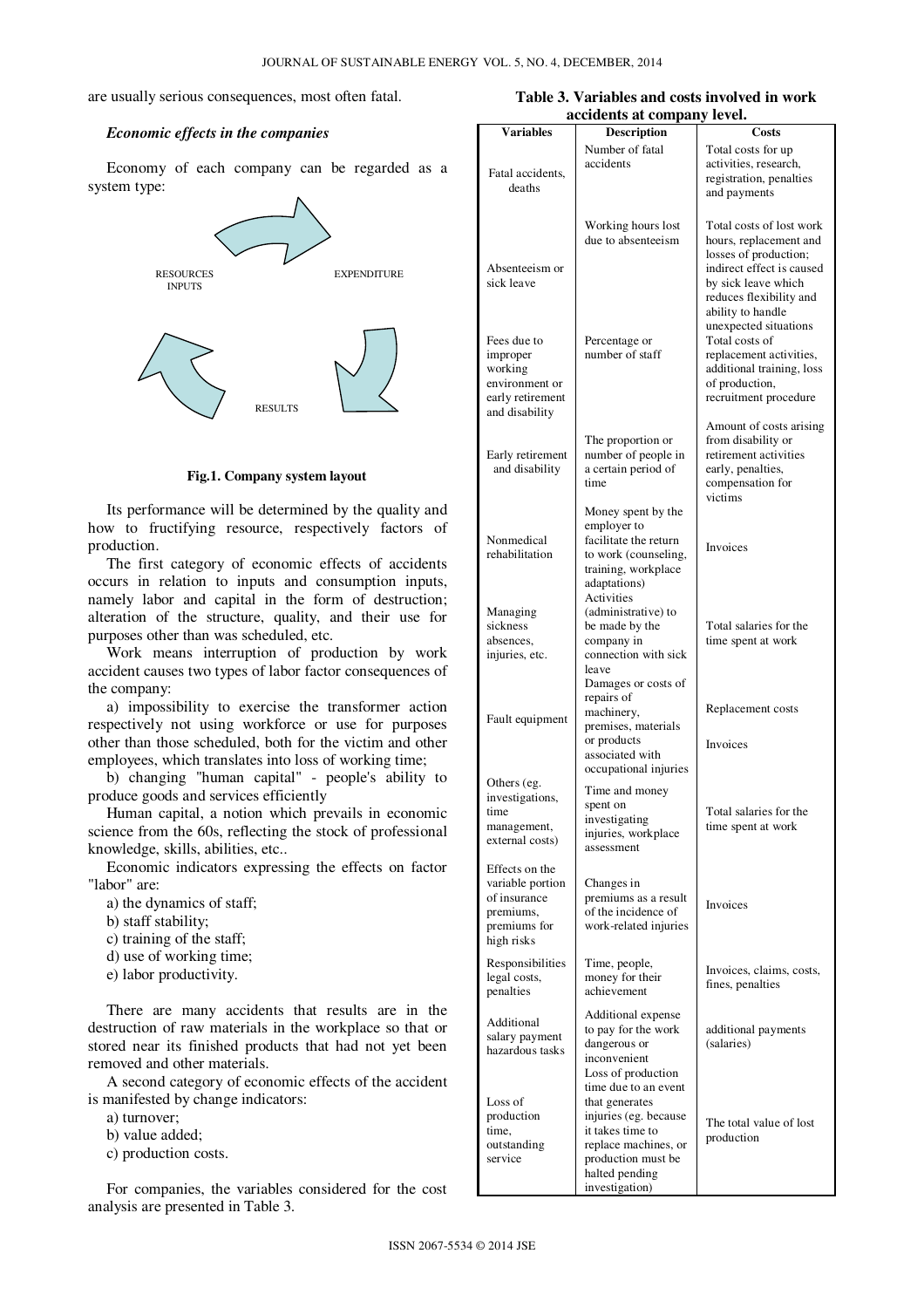| Opportunity<br>costs                                   | Orders lost property                                                                                                                                  | The estimated value of<br>lost production |
|--------------------------------------------------------|-------------------------------------------------------------------------------------------------------------------------------------------------------|-------------------------------------------|
| Lack of return<br>on investment                        | Unrealised gains due<br>to accident costs -<br>expenses caused by<br>accidents that are<br>not invested in an<br>activity which<br>generates interest | Interest on amounts<br>spent, invested    |
| Additional costs<br>for modified<br>work<br>procedures | The price difference<br>between the<br>previous ways of<br>working and new,<br>directly or indirectly<br>related to the<br>prevention                 | Market prices Invoices                    |

For example, it can be estimated *the calculation of gross income loss* due to various costs involved in production of a work accident.

All occupational accidents involve a number of direct costs strictly financial, reflected in the accounting records of the company, such as:

a). sick pay to the victim (on site or in specialized institutions, to the extent that the payment is not for the company's policyholder);

b). payment of various benefits for the victim or his heirs;

c). pay money experts employed during the accident investigation;

d). payment of training courses and / or qualifications of the persons injured or replacements thereof;

e). telephone payment generated by various actions to be taken after the event (personal commitment, communication, accident investigation, discussion with clients, lawyers, etc.);

f). pay of the court costs;

g). pay compensation to partners established by final judgment.

Summing of all these charges lead to a value that represents the loss of gross income of the company, which can be reduced only by the amounts recovered legally from people found guilty of causing the accident.

The calculation formula is:

$$
\Delta L_{g_i} = \sum C_f \cdot N - C_r \tag{1}
$$

where:

 $\Delta L_{\rm vi}$  - loss of gross income from various financial loss;  $C_f$ - costs financial direct;

N - number of types of financial expenses;

 $C_r$  - recovery from persons declared guilty;

# *The costs at the level of the worker*

At the worker level, we can say that it is very difficult to estimate the impact of the consequences of accidents or, where appropriate, on his family because it's a human life or suffering in human terms can not be economically fundamental value.

Table 4 shows the variables that should be considered if we want to estimate the cost of the worker's employment injury.

| Table 4. Variables and costs involved in work |  |  |  |  |
|-----------------------------------------------|--|--|--|--|
| accidents at worker level.                    |  |  |  |  |

| <b>Variables</b>     | <b>Description</b>             | Costs              |
|----------------------|--------------------------------|--------------------|
| <b>Health Status</b> | Hospitalization (days of       | Medical            |
|                      | hospitalization)               | expenses which     |
|                      | Treatment outside the          | are not            |
|                      | hospital, medicines            | compensated by     |
|                      | Permanent disability           | the insurer or     |
|                      | Rehabilitation nonmedical      | employer           |
|                      | (eg. Vocational), change the   |                    |
|                      | house                          |                    |
| Life quality         | The life expectancy            | Willingness to     |
|                      | Healthy life expectancy        | accept, to bear    |
|                      | Lifetime according to quality  | the amount of      |
|                      | Lifetime according to the      | claims and         |
|                      | disability                     | compensations      |
| Pain and             | For the victims, but also for  | It can not be      |
| suffering            | relatives and friends -        | evaluated in       |
|                      | family stress, desire to live, | costs              |
|                      | emotional and mental           |                    |
|                      | effects                        |                    |
| Loss of              | The loss of income from the    | Reduce current     |
| income               | first and second job           | income             |
|                      |                                | Loss of salary     |
| Loss of future       | Including second job (income   | <b>Differences</b> |
| earnings             | household activities)          | between total      |
| potential            |                                | future income      |
|                      |                                | and total          |
|                      |                                | compensation or    |
|                      |                                | possible pension   |
|                      | Examples are costs of          | The sum of all     |
|                      | transport, hospital visits,    | other expenses     |
| Expenses not         | costs due to fatal accidents.  | for the victim     |
| covered by           | such as funeral costs,         | and / or family    |
| insurance or         | inheritance, actions of        | (not)              |
| compensation         | obtaining rights,              | compensated)       |
|                      | compensation, etc.             |                    |

 The calculation formulas for determining the final loss of personal income are:

 a). Loss of personal income from incapacity for work (including temporary disability third degree completed return to activity):

$$
\Delta L_{pi_a} = [S_{am} - I_d(P_{inv})] \cdot \beta \cdot T_{dd} + C_{bp} \cdot (2)
$$

$$
\cdot N_1 - \sum A_1 \cdot N_a
$$

b). In case of accidents that resulted in disablement victim, the relationship for calculating personal income loss due to permanent loss of working capacity is:

$$
\Delta L_{pi_b} = (S_{am} \cdot N_{ms} - P_{inv} \cdot 12) \cdot N_p +
$$
  
\n
$$
(C_{bp} \cdot N_1 - N_a \sum A_1) \cdot N_{al} \cdot \varphi + (P_{ela} - P_{inv}) \cdot 12 \cdot D_{al} \cdot \varphi
$$
 (3)

where:

S<sub>am</sub> - average monthly salary before accident;

 $I_d$  - indemnity disease;

 $P_{inv}$  - invalidity pension;

β - transformation coefficient monthly income daily income;

 $T_{dd}$  - temporary disability duration in days;

 $C<sub>bn</sub>$  - monthly expenses cost in personal budget;

 $N_1$  - number of months that records the expense of personal income;

 $\Sigma A_1$  - monthly amount of aid received by the victim and / or survivors of the state budget, local budgets, companies other institutions and corporate;